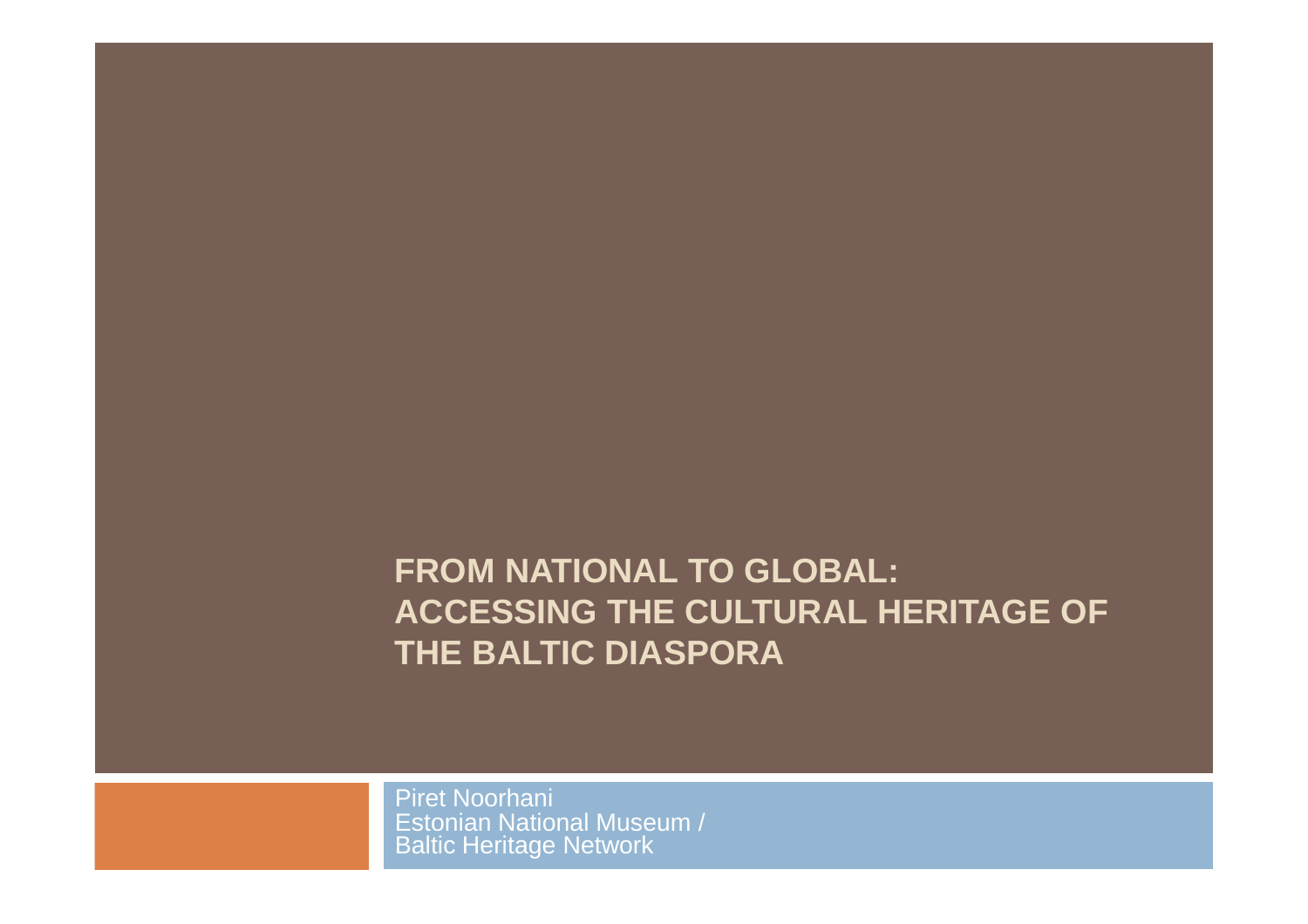**Baltic Heritage Network (BaltHerNet)** was founded on January 11, 2008 in Tartu, Estonia

#### **Goals**

- Fostering cooperation among the national and private archives, museums, libraries, institutions of research, public associations and organizations that collect and study the cultural heritage of the Baltic Diaspora
- Facilitating the preservation of and research access to the historical legacy of the Baltic Diaspora
- Guaranteeing the preservation and open access to the Baltic archives and libraries abroad regardless of their location, and according to the legislation, regulations, and traditions of the host countries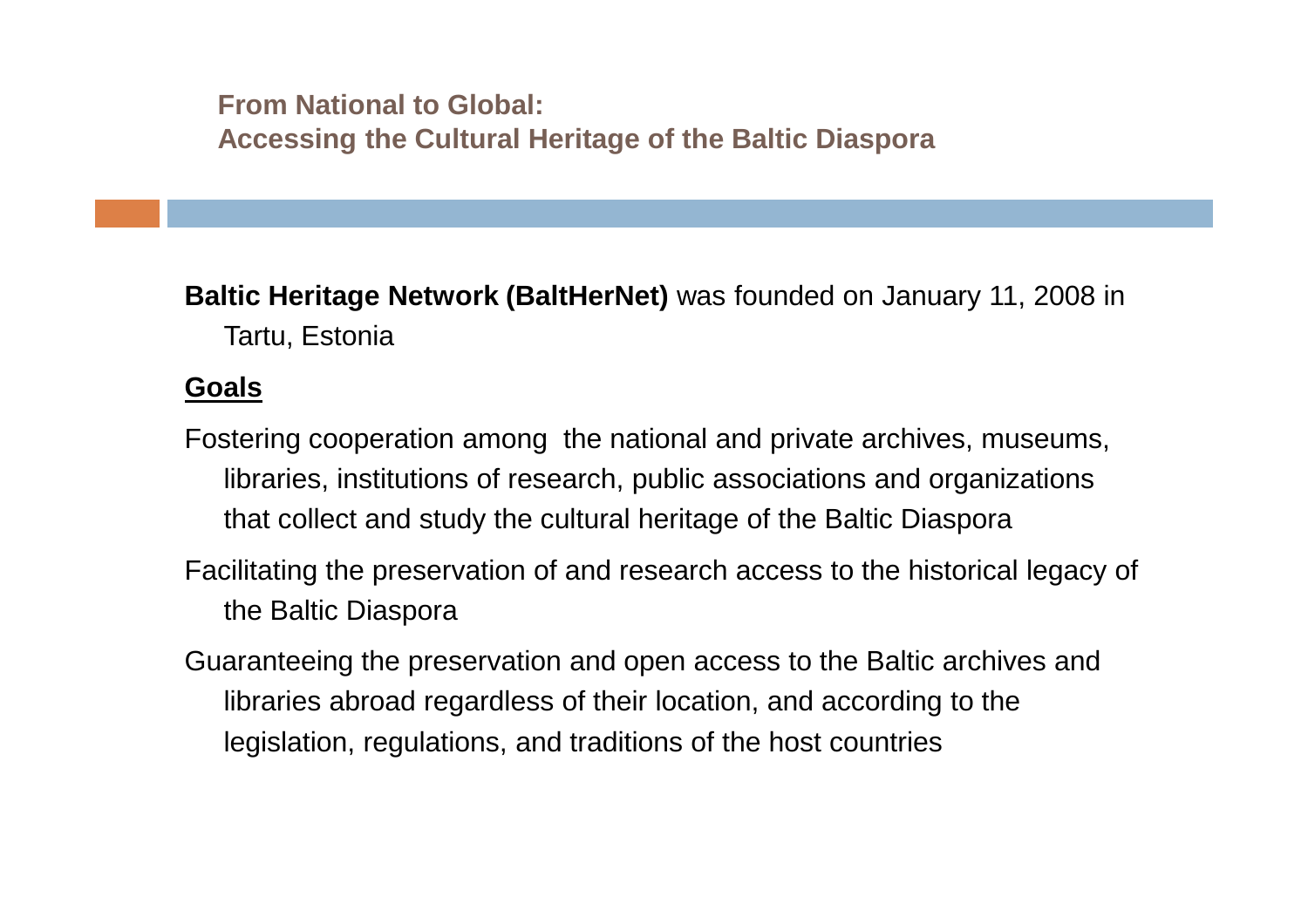**From National to Global:**

**Accessing the Cultural Heritage of the Baltic Diaspora**

### **Archival work**

Mapping collections

Collecting information

Presenting the information at the portal (including editing and translating) Acquiring and maintaining collections, transportation of books and archives Copying and digitizing collections

### **Disseminating know-how**

Publishing guidelines Arranging visits of experts to Baltic communities for consulting

## **Informing the public and initiating academic discussion:**

Presentations at academic and other eventsPublications, exhibitions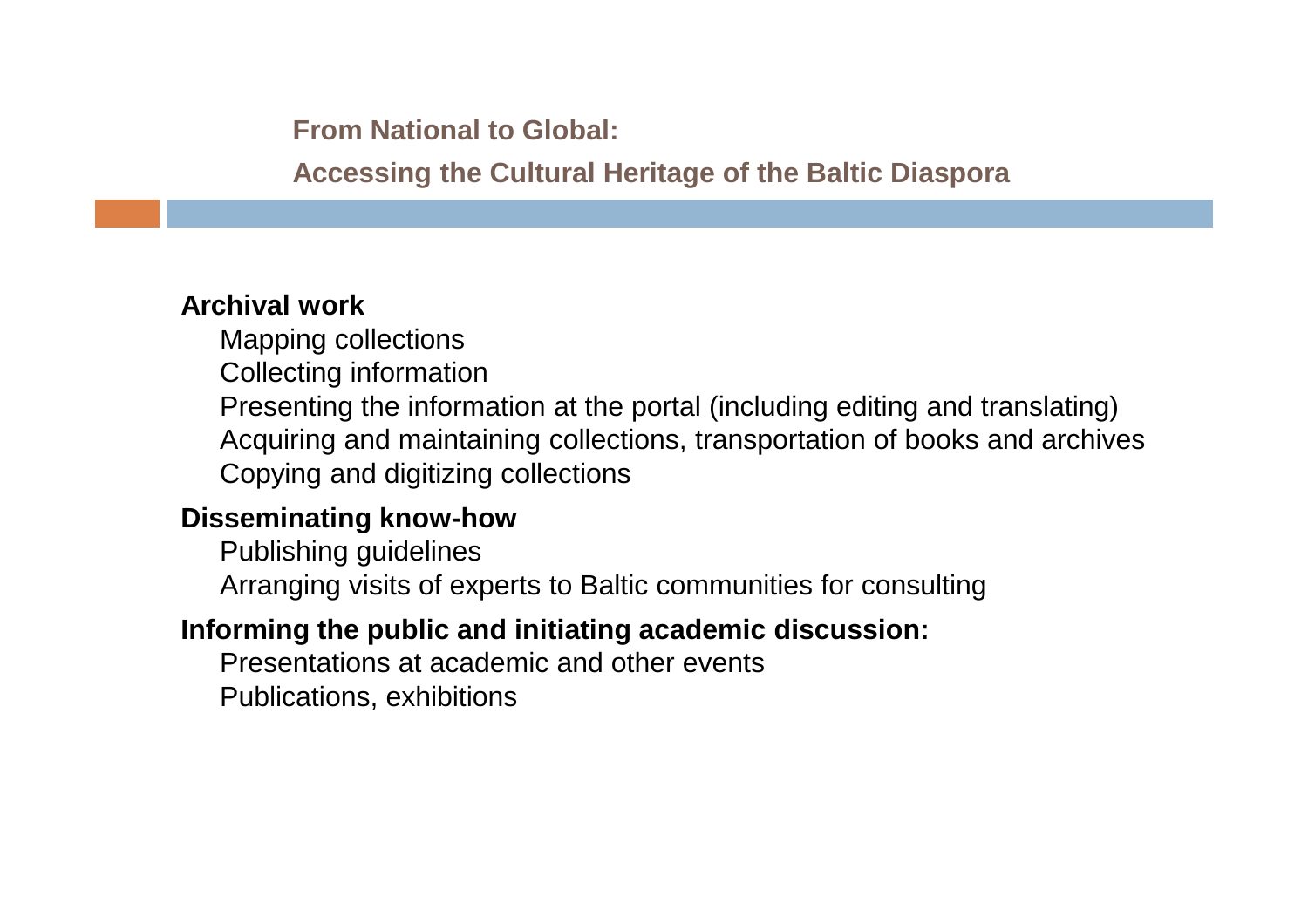#### **Conferences**

 June 27 to July 1, 2006 **International Conference on the Baltic Archives Abroad** (Tartu, Estonia) July 7-10, 2009 BaltHerNet Conference "Accessing the History of the **Baltic Diaspora"** (Tartu, Estonia)

# **Information days/seminars** in Baltic communities

2006 Stockholm 2007 Stockholm, St. Petersburg 2008 Hamburg, Toronto, Tartu 2009 Stockholm, Petrozavodsk, Tartu

**Summer schools** for volunteers working in the Estonian archives and libraries abroad and for other interested members of Estonian communities 2007 Koke, Estonia2008 Käsmu, Estonia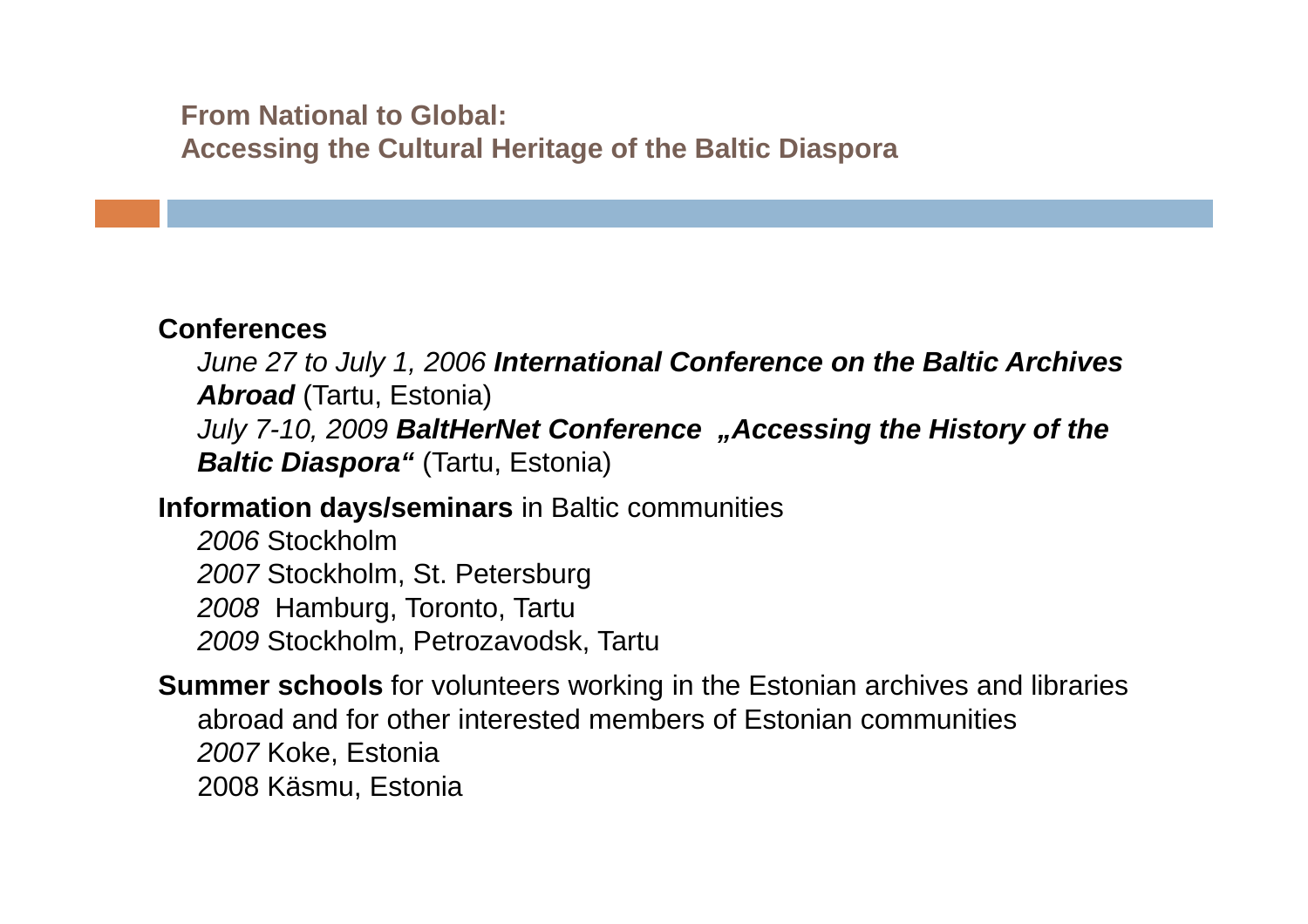#### **Electronic gateway** http://www.balther.net

 offers information on the archival collections and cultural heritage of the Baltic Diaspora, as well as on other related activities, in English, Estonian, Latvian and Lithuanian

Memory institutions, collections Databases, portals, references Billboard: events, grants, training, job offers News and reportsForum

= BaltHerNet project The development of the information portal Baltic Heritage**Network**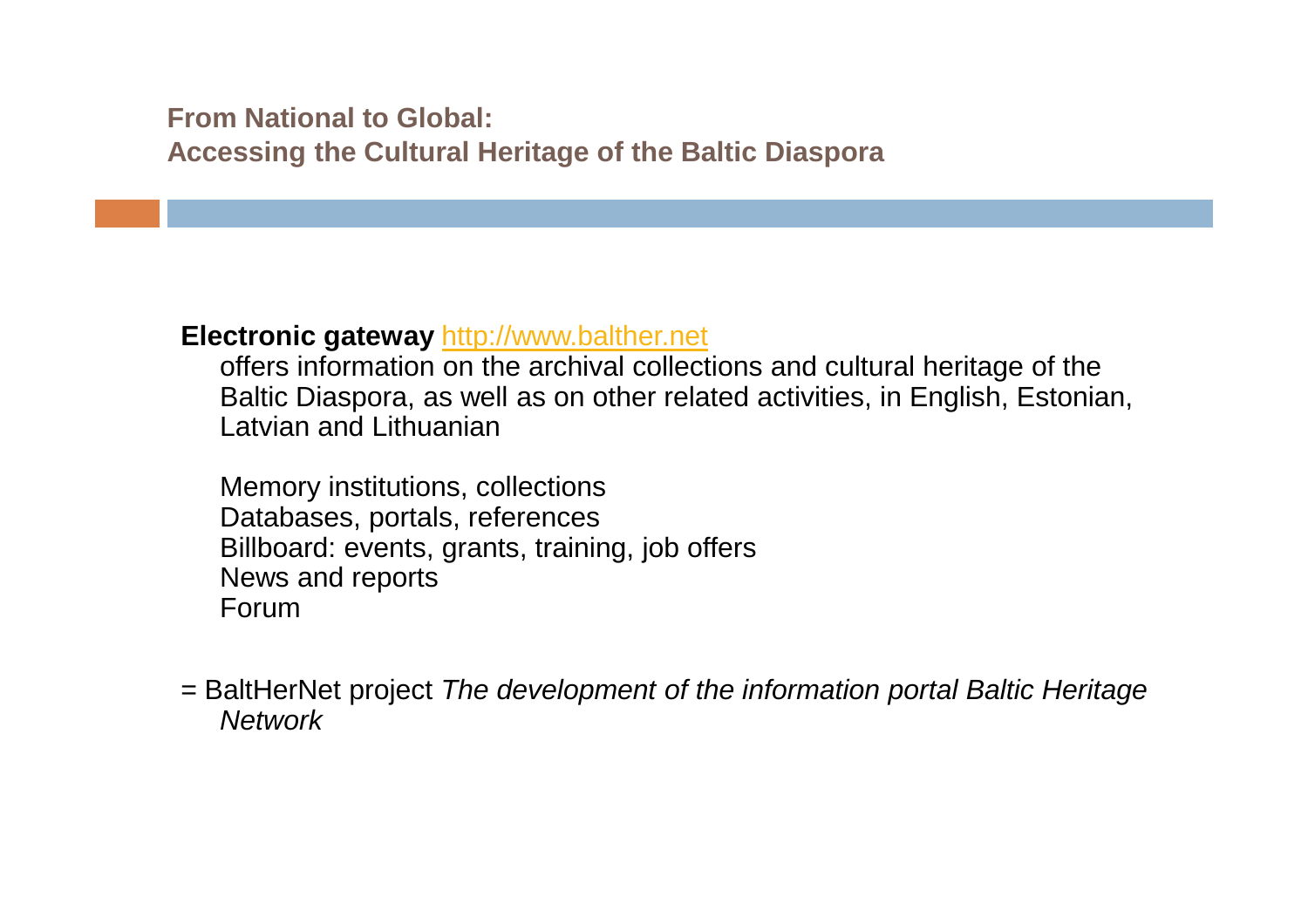#### **Archival cooperation:**

Experts from Estonia to Sydney, New York, Toronto, Vancouver, Stockholm, Hamburg and CologneImmigration History Research CentreLibrary and Archives CanadaEstonian Archives in Sweden

= BaltHerNet project Provision of archival assistance by the BaltHerNet to the Estonian diaspora communities and to the memory institutions in the respective countries: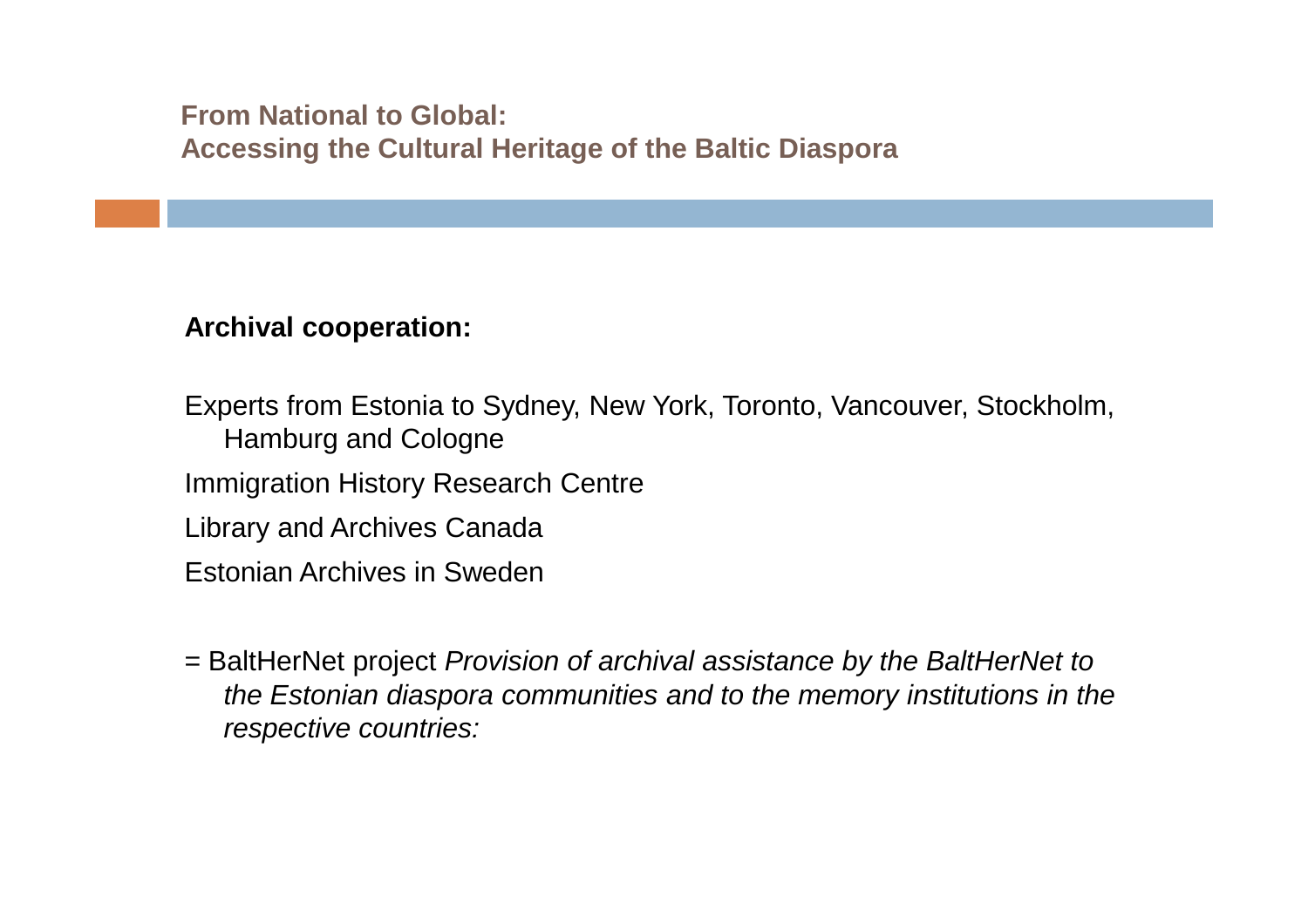#### **New home pages of the Estonian archives abroad:**

Dr. Endel Aruja Library and Archives of the Tartu Institute in Torontohttp://www.tartuinstitute.ca/

Estonian Archives in Vancouver http://eav-bcca.balther.net/

Estonian Archives in the UShttp://www.eausa.balther.net/?lang=en

Estonian Archives in Germanyhttp://ea-saksa.balther.net/

Estonian Archives in Swedenhttp://rea.balther.net/?lang=en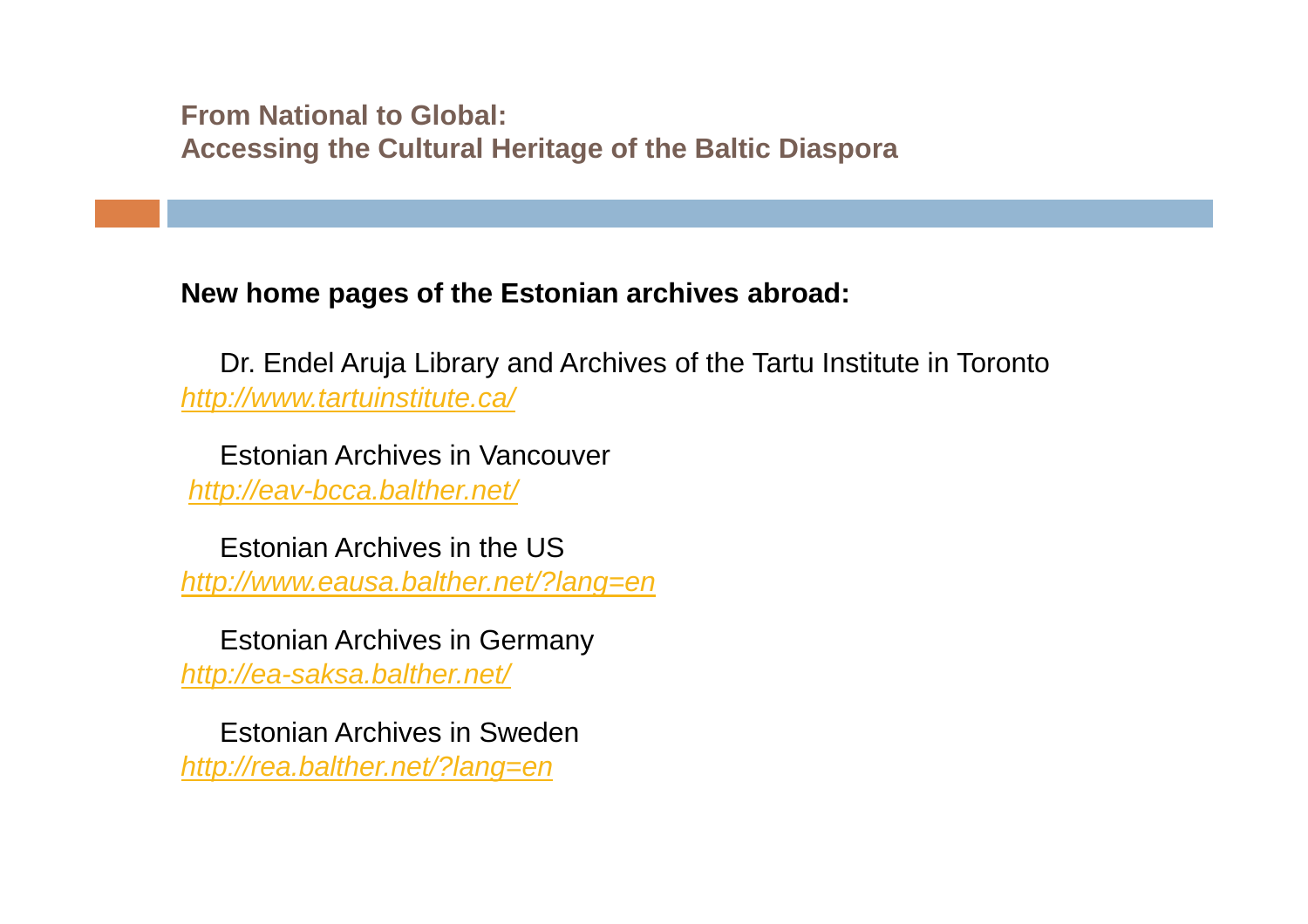#### **Portal users:**

Workers at memory institutions (most used entrance sources): neti.ee, erm.ee, baacouncil.org kirmus.ee, ra.ee, hoover.org, archives. eesti. org.au, arhivi.lv jt)

Members of the communities involved with their cultural heritage

Descendants of émigré Estonians, Latvians and Lithuanians (eesti.ca , archives. eesti. org.au, ea-saksa.balther.net, balticfederation.ca, eavbcca.balther.net

Academical researchers, university students

National institutions connected with the theme

Unidentified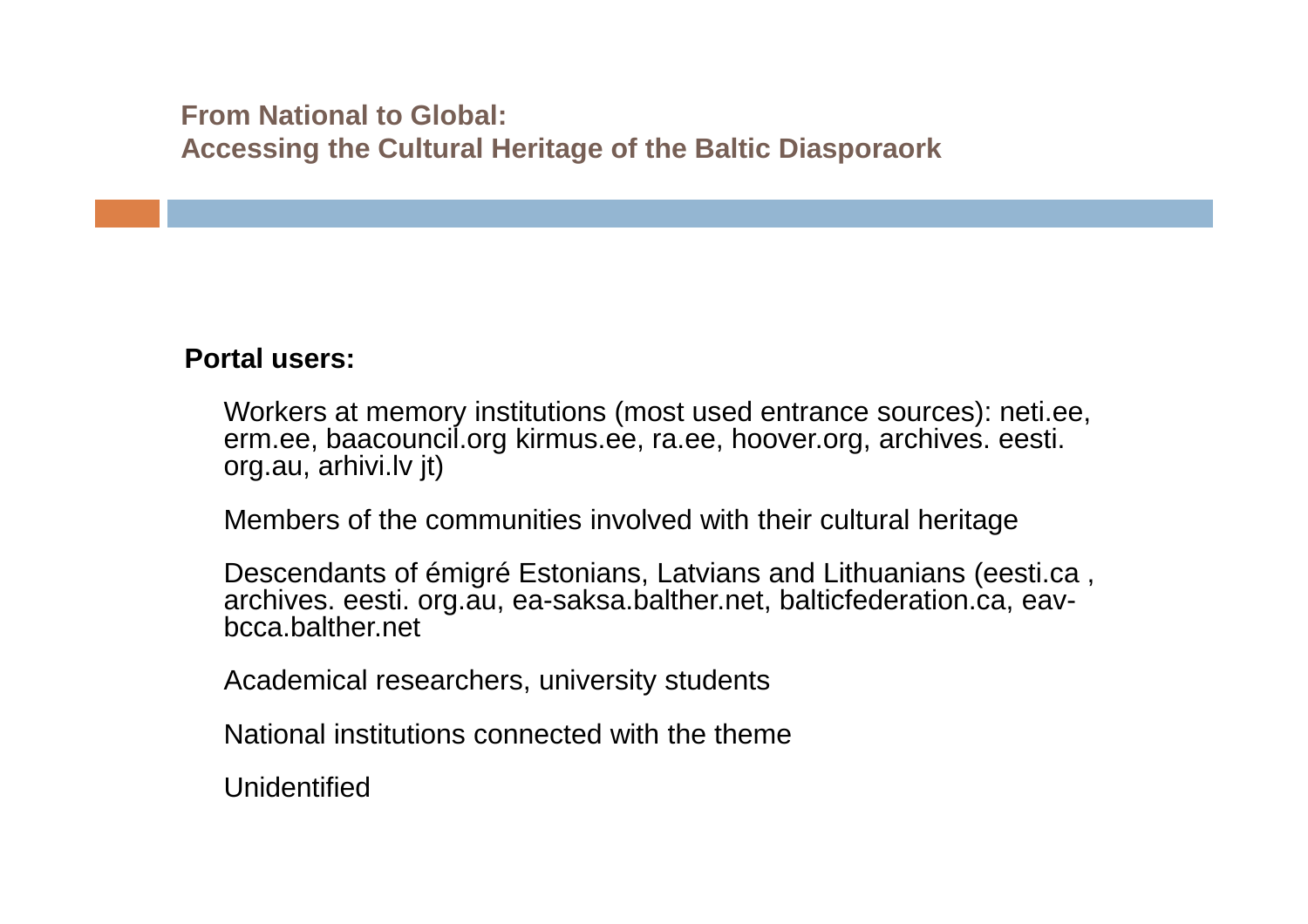#### **1.11.2007-30.09.2008 1.11.2008-30.09.2009**

| <b>Visits</b>        | 4,076    | 6,947    |
|----------------------|----------|----------|
| <b>Pageviews</b>     | 41,202   | 37,384   |
| Pages/Visits         | 10.11    | 5.38     |
| Bounce rate          | 30,62%   | 42,28%   |
| Average time on site | 00:06:05 | 00:03:43 |
| <b>New vistis</b>    | 42,15%   | 55,13%   |
| <b>Visitors</b>      | 1,718    | 4,010    |

|                | 6,947    |
|----------------|----------|
| $\overline{2}$ | 37,384   |
|                | 5.38     |
| $\frac{0}{0}$  | 42,28%   |
| :05            | 00:03:43 |
| ℅              | 55,13%   |
|                | 4,010    |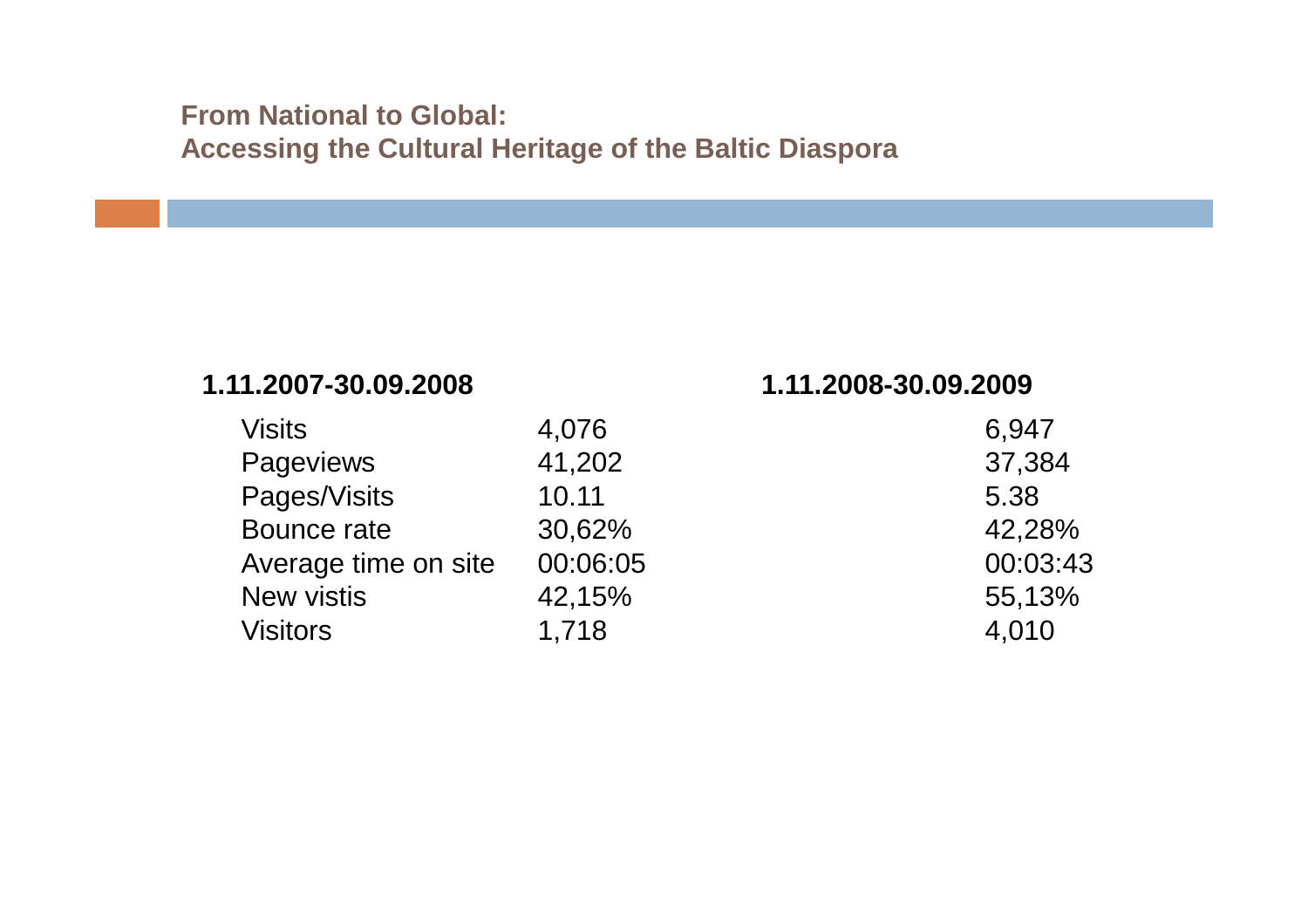#### **27th September, 2008-27th September, 2009**

| <b>Visits</b>      | 7,454    |
|--------------------|----------|
| Page views         | 40,189   |
| Pages/Visit        | 5,39     |
| Av time on site    | 00:03:41 |
| <b>Bounce Rate</b> | 42,57%   |
| <b>New visits</b>  | 54,91%   |

#### **This is how they reach us:**

| <b>Search Engines</b>  | 43,18% |
|------------------------|--------|
| <b>Referring Sites</b> | 31,33% |
| <b>Direct Traffic</b>  | 25,49% |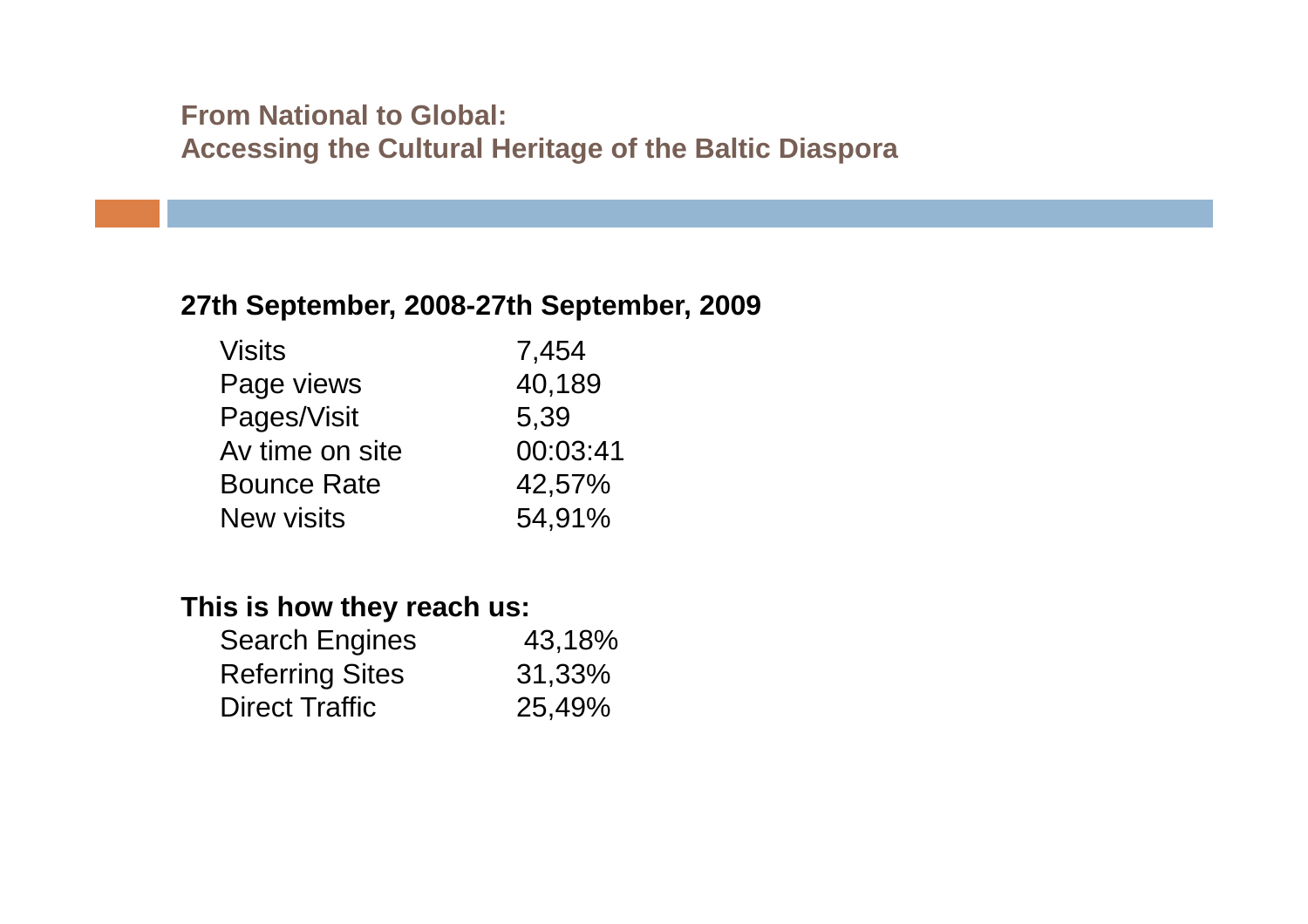#### **Most viewed pages (visits):**

Opening page in English 3,799 Opening page in Estonian 1,507 Followed by: pages about the non-profit organisation BaltHerNetconference information 2009 and photo gallery,other eventsarchival information.

#### **Most visits in 2009:**

| 7 <sup>th</sup> of July       | 678 page views |
|-------------------------------|----------------|
| 11 <sup>th</sup> of March     | 417            |
| 4 <sup>th</sup> of June       | 336            |
| 26th of August                | 315            |
| 22 <sup>nd</sup> of September | 369            |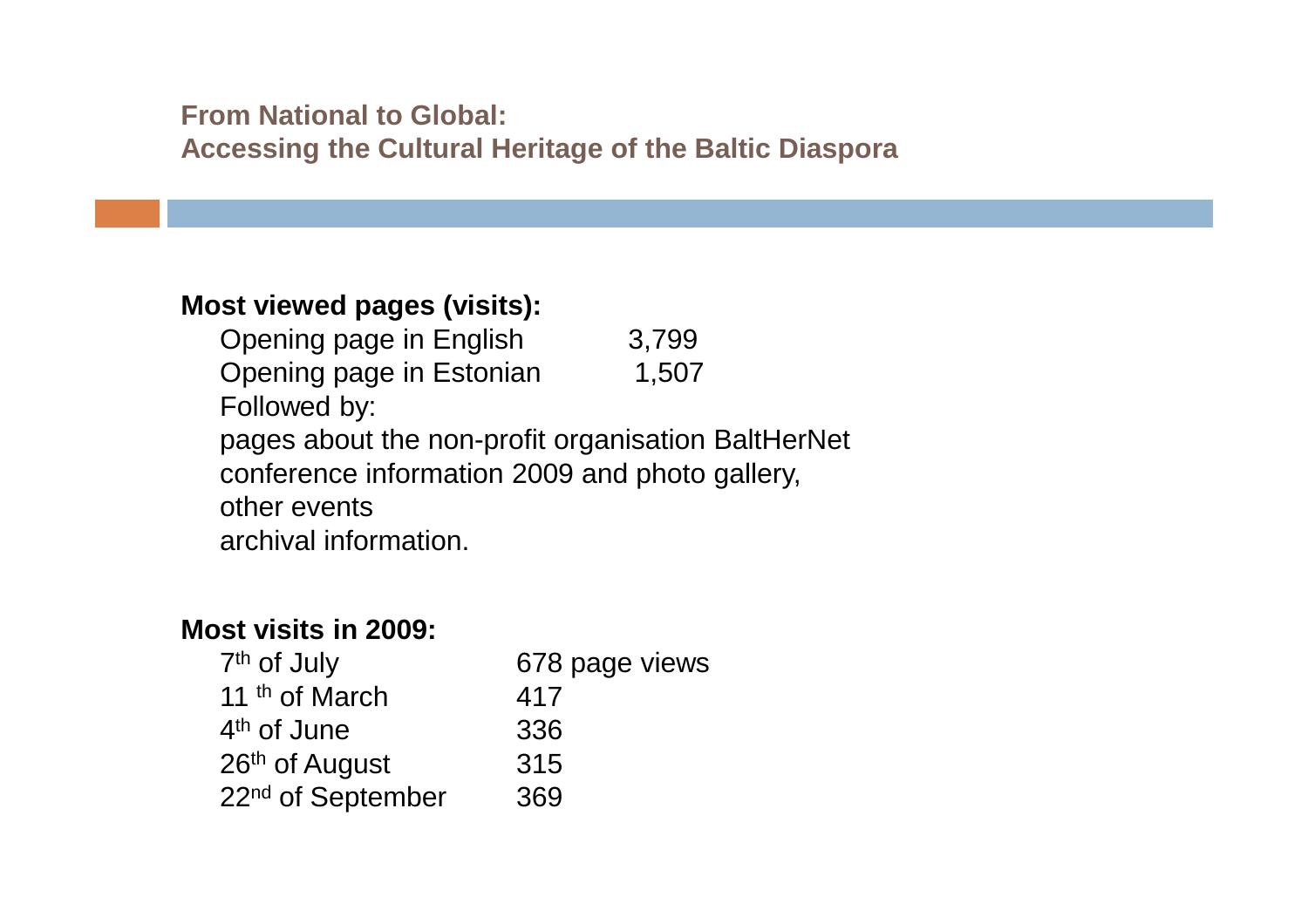#### **Visitors' country of origin (visits 27th September 2008-27th September 2009):**

Estonia 4,098 visits (Tartu 1,930, Tallinn 1,529)The United States 672 (New York 95, Calfornia 92, Minnesota 68)Canada 671 (Toronto 113, Don Mills 103 , Edmonton 81)Germany 288 (Hamburg 125, Berlin 14 , Nürnberg 12)Sweden 286Latvia 260 Lithuania 205 Australia 163 Finland 104The United Kingdom 87